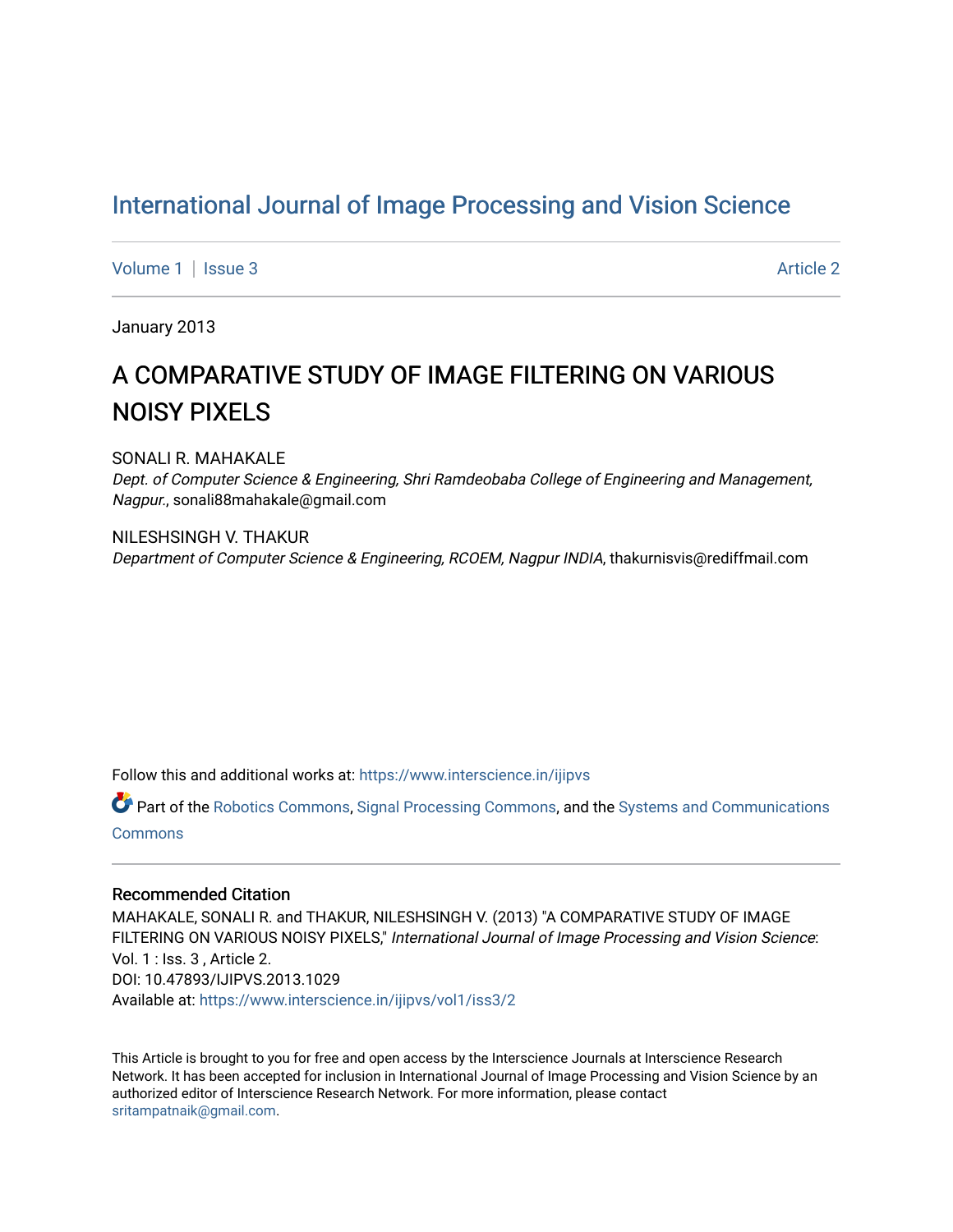## **A COMPARATIVE STUDY OF IMAGE FILTERING ON VARIOUS NOISY PIXELS**

#### **SONALI R. MAHAKALE & NILESHSINGH V. THAKUR**

Dept. of Computer Science & Engineering, Shri Ramdeobaba College of Engineering and Management, Nagpur. Email id-thakurnisvis@rediffmail.com, sonali88mahakale@gmail.com

**Abstract:-**This paper deals with the comparative study of research work done in the field of Image Filtering. Different noises can affect the image in different ways. Although various solutions are available for denoising them, a detail study of the research is required in order to design a filter which will fulfill the desire aspects along with handling most of the image filtering issues. An output image should be judged on the basis of Image Quality Metrics for ex-: Peak-Signal-to-Noise ratio (PSNR), Mean Squared Error (MSE) and Mean Absolute Error (MAE) and Execution Time.

*Keywords: - Neuro-Fuzzy SubDetector, Kurtosis & Skewness.* 

#### **INTRODUCTION**

Image filtering, these days, has become an active research area in the domain of Image processing. Despite several researches has undertaken in number of different fields, Image filtering stands out uniquely with its own recognition. Today's world is globe of Internet wherein information is needed to be exchanged across this globe, within fraction of second. This information may be composed of text, videos, or images. Images while transmissions over the communication media, are get corrupted due to insertion of noise. In order to recover the original image, the noise should be removed. Hence discovered the concept of Image Filtering. The importance of image filtering is constantly growing because of ever increasing use of television and video systems in consumer, commercial, medical, and communication applications. Image filtering is not only used to improve image quality but is also used as a preprocessing step before most image processing operations such as encoding, recognition, compression, tracking and etc. In other words, without filtering as a preprocessing, the other processing would have inappropriate or even false results.

#### **IMAGE PROCESSING**

Image processing is an Electronic Domain wherein image is divided into small unit called pixel, and then various operation has been carried out.

In the Digital Image Processing field, Enhancement and removing the noise from the image is the critical issue. Gaussian noise (White noise) Salt & Pepper noise and Speckle noise are the types of noises which are generally found in Images, and also denoising them with the help of some efficient technique is of main concern. Noise when get added to image destroy the details of it. So in order to preserve the real image, noise should get removed from it. And for the purpose of enhancement the contrast of the image should be improved

#### **TYPES OF NOISE**

#### **1) Gaussian Noise***:-*

*Additive noise* is one of the most common problems in image processing. Even a high resolution photo is bound to have some noise in it. For a high-resolution photo a simple box blur may be sufficient, because even a tiny features like eyelashes or cloth texture will be represented by a large group of pixels. Unfortunately, this is not the case with video where real-time noise reduction is still a subject of many researches.

#### **2) Salt & Pepper Noise:-**

 *Salt and pepper noise* is a form of noise typically seen on images. It represents itself as randomly occurring white and black pixels. An effective noise reduction method for this type of noise involves the usage of a median filter or a contra harmonic mean filter. Salt and pepper noise creeps into images in situations where a quick transient, such as faulty switching, takes place.

#### **3) Speckle Noise:-**

*The speckle noise* is commonly found in the ultrasound medical images. It is a granular noise that inherently exists in and degrades the quality of the Active Radar and Synthetic Aperture Radar (SAR) images. Speckle noise in conventional radar results from random fluctuations in the return signal from an object that is no bigger than a single imageprocessing element. It increases the mean grey level of a local area. Speckle noise in SAR is generally more serious, causing difficulties for image interpretation. It is caused by coherent processing of backscattered signals from multiple distributed targets. In SAR oceanography, for example, speckle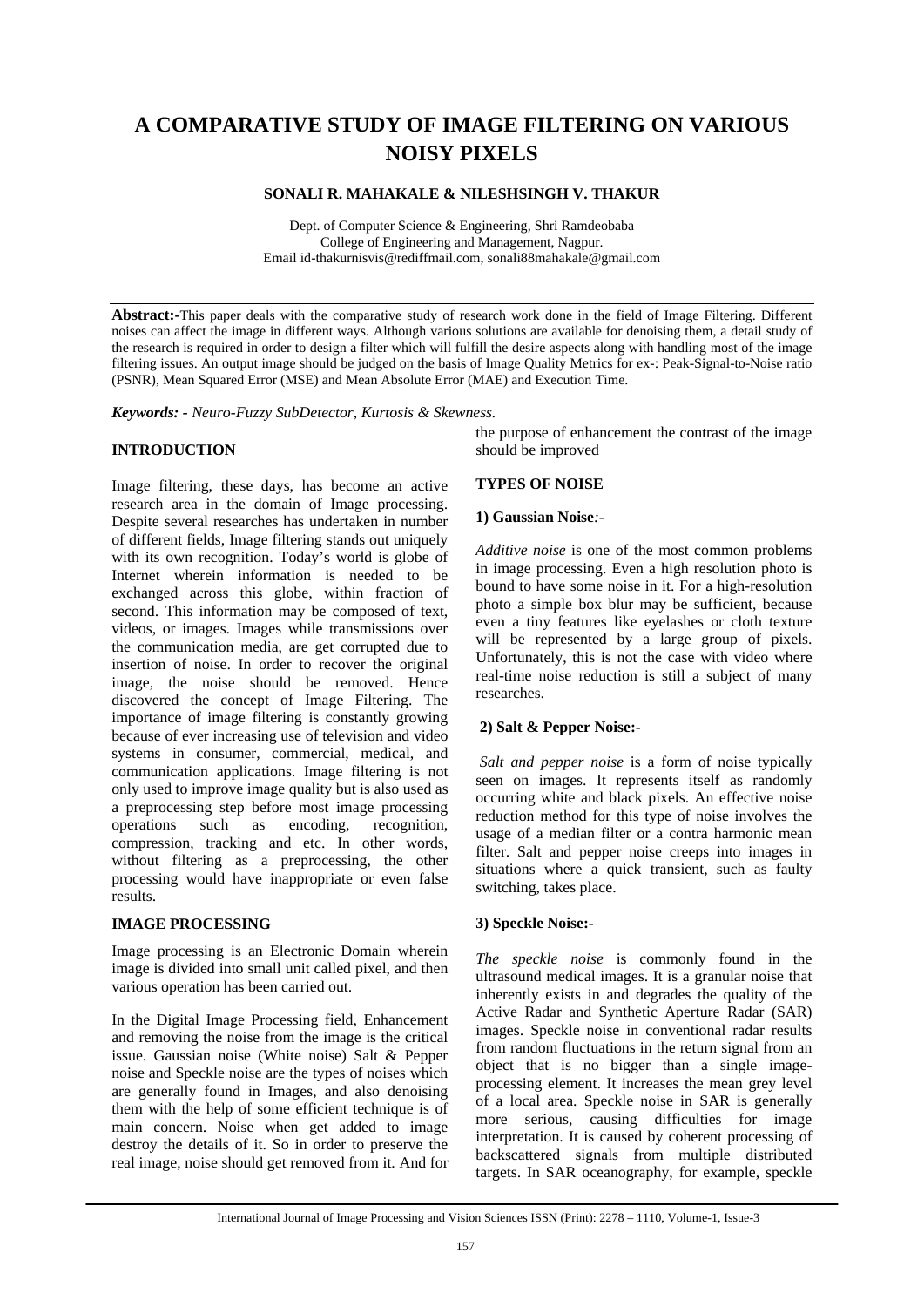noise is caused by signals from elementary scatterers, the gravity-capillary ripples, and manifests as a pedestal image, beneath the image of the sea waves.

#### **IMAGE FILTERING ON DIFFERENT IMAGES SINCE 1993**

In 1993 [1] Farhad Esfahani & Mark Richardson used Median Filter in conjunction with Linear Filter to remove Impulsive noise from measurement data which had good minimization error but the computation time was very high. but this drawback was overcame by Harish Kundra , Monika Verma & Aashima in 2002 [3] when they denoised Salt & Pepper noise from image of Taj Mahal in 15 sec using 8-neighborhood method & also preserved the intricate features of the image. In similar way Dimitri Van De Ville*,* Mike Nachtegael, Dietrich Van der we ken in 2003 [5] removes Additive noise from Camera-man & Boat. This Filter was very feasible, fast, and simple & enabled fast hardware implementation. One year later, in 2004 [6] M. EminYüksel, Alper Ba¸stürk used same logic to remove Impulsive Noise from Baboon which also preserves image detail & texture. The filter was flexible  $\&$  simple. At the end of the 2004(Dec) [7] M. Emin Yüksel*,* and Erkan Besdok introduced remarkable technique of Neuro-Fuzzy Sub Detector along with decision maker for removing Impulsive noise from the images of Baboon, Boats, cameraman and pentagon. This filter has reduced distortion effect due to noise removal operator and also reduced the blurring effect. M. Emin Yuksel & Alper Basturk again in the same year i.e. 2004 [8] modified their previous work by introducing Recursive Switching Median filter guided by Neuro-Fuzzy network which reduces Impulsive noise from Baboon, Blood ,Boats, Bridge ,Cameraman, Gold hill, Lena ,Pentagon, Peppers & Rice. The filter preserved the detail of the image.

 A slight change over the methodology took place when in 2005 [10] Rami J. Oweis Muna J. Sunna T introduced a method, for classifying image pixels ,where Fuzzy sets are built on basis of the types of pixel. For ex-contour, regular and texture. They used images of hand & brain and it was seen that High Quality of classification was done for images of simple component. Again in the same year 2005 [11] Igor Aizenberg, Constantine Butakoff, and Dmitry Paliy came up with a new technique of Binary Slices of an image obtained by the threshold decomposition are processed by impulse detecting Boolean function. The advantage of this method was that it detects & replaces impulse at same time & shows good & convincing results .At the end of 2005 [12] Chang-Shing Lee, Shu-Mei Guo, and Chin-Yuan Hsu introduced a filter which used Image Knowledge Base for noise detection & Parallel Fuzzy Inference, Fuzzy mean process & Fuzzy decision process for

impulse noise removal on the image of Lena, Albert, Baboon, Cameraman, Sailboat, Bridge, Boats, House, Pentagon. It has High quality of global restoration but did not handled Mix impulsive noise model and GFIF for color image. But in the year 2006 [13] Stefan Schulte, Mike Nachtegae, Val´erie De Witte, Dietrich Van der Weken and Etienne E. Kerre came up with the solution for mix Impulse noise using Noise detection method based on fuzzy gradient values which construct fuzzy set impulse noise & Membership function (which is fuzzy averaging of fuzzy pixel) for removal of Impulse noise for Lena. It was very fast and effective for reducing little as well as high noise, noise free pixel remain unchanged, easy, feasible and has low execution time.

 In 2006 [14] Krishnan Nallaperumal, Justin Varghese, & K.Arulmozhi removes Impulsive noise from Lena, Boats, Pessers & Cameraman using Variable size detection window which forms flag image ,and for removal, Pixels are modified, identified and corrected using detected flag image. The filter retained the fidelity of the image, & was free from patchy effects. Some months later in Aug 2006 [15] Hamed Vahdat Nejad, Hameed Reza Pourreza, and Hasan Ebrahimi introduced feasible filter. where for detection ,they used Fuzzy rule base system associates a degree to each pixel & for removal, they used Weighting Contribution of neighboring pixel for removing Gaussian noise from Cameraman & Lena .In 2007 [16] V. S. Kodogiannis, M. Boulougoura in which Neuro-Fuzzy extracts a new texture feature from texture spectra Endoscopic image. Again in the same year, Feb 2007 [17] Nguyen Minh Thanh and Mu-Song Chen used Combination of multilayer Neuro-fuzzy structure which is combination of Madami & TS model for removing Impulsive noise from Lena which Preserves interpretability property of Madami model & robust local stability criteria of TS model & also feasibility/robustness, but fail to handle GFIF for color image & uniform distribution impulsive noise model. In Aug 2008 [18] M. T¨ulin Yıldırım*,* Alper Basturk

And M. Emin Y¨uksel used Type-2 Neuro-fuzzy operator (where membership function are also fuzzy) and then postprocessor for detection & for removal, Neuro-Fuzzy filter having Type-2 Neuro-fuzzy filter & Defuzzifier. They had removed impulsive noise from Baboon, Boats, and Bridge & Pentagon. And Preserved thin line edges & texture & other useful information in images

 A new method in 2010 [21] by Mahmoud Saeidi, Ali Nazemipour was introduced which has used current, next and previous noisy frames for the purpose of detection & for removal, Weighted average pixel intensity & noise variance in image sequence (Spatiotemporal filter). It has removed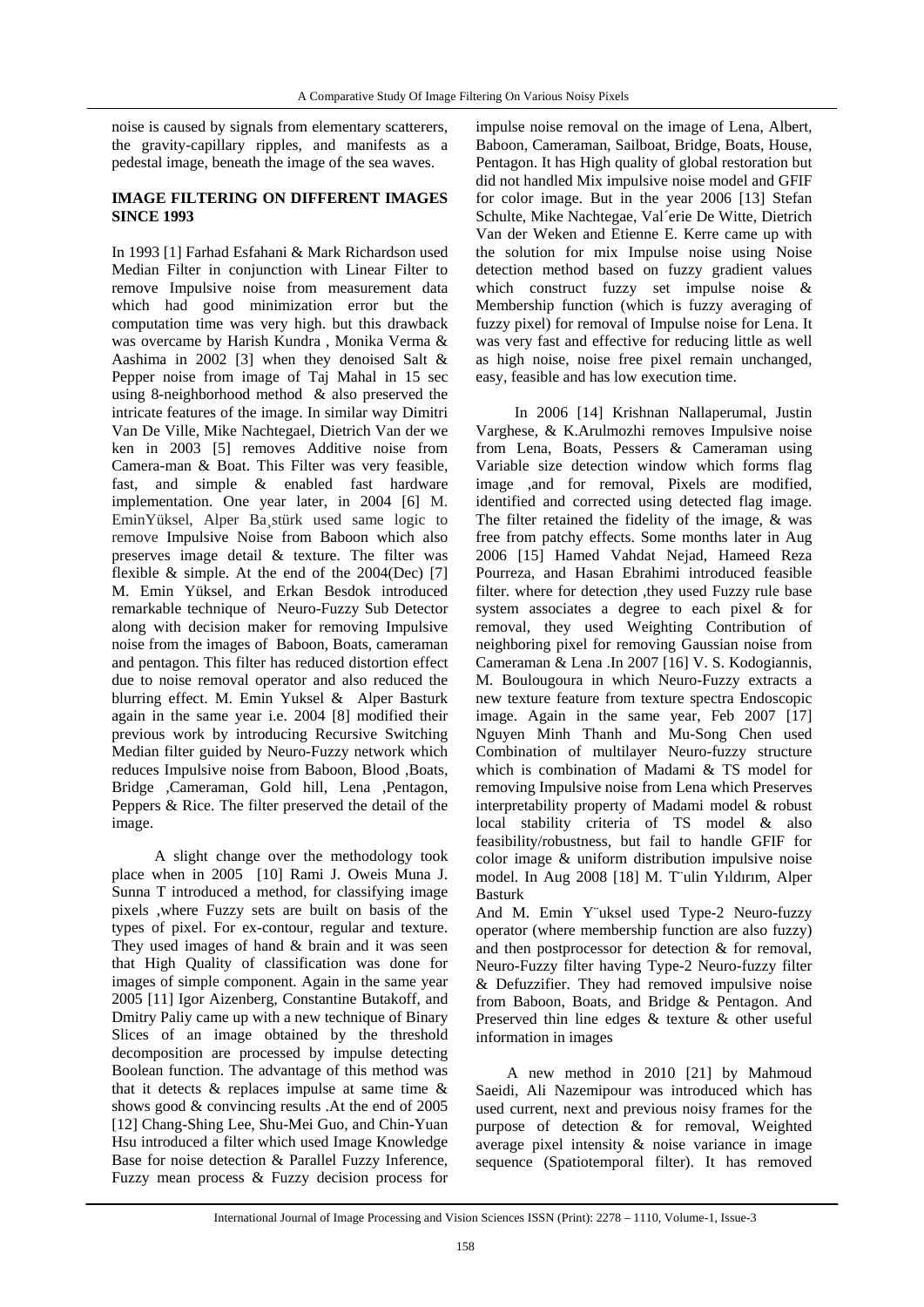Gaussian noise from Moving Patrol image and preserves image structure.

 Again in 2010 [22] Vladimir Crnojevi´c and Nemanja I. Petrovi**´**c used S-estimate of variance & pixel wise-s-estimator for removing impulsive noise from Lena which Increase detector accuracy & improve overall filtering performance. In the same year,2010 [26] Jagadish H. Pujar used Fuzzy noise detection method & Fuzzy median filter for dealing with Salt & Pepper noise in Lena which Preserve image detail very well, its smoothing rate is also preponderant. In 2011 [27] K.Ratna Babu, Dr K.V.N.Sunitha used Fuzzy 8- neighborhood pixel rule for detecting noise & Fuzzy membership function for removing Gaussian noise from Lena. It has reduced blurring. In the mid of the year Apr 2011 [28] a new relevant method was introduced by G. Vijaya & V. Vasudevan using Bilateral filter for removing Gaussian noise from the image of onion .Filter was Consistent and reliable.

 Concurrently some work has been done regarding Speckle noise. In Apr 2011 [29] N. K. Ragesh, A. R. Anil, Dr. R. Rajesh worked for Ultrasound Image. Meanwhile in 2011 [30]Aneesh Agrawal, Abha Choubey, Kapil Kumar Nagwanshi has used Fuzzy derivates for 8-neighboring pixels for noise detection & Fuzzy smoothing using membership function for removing noise from ultrasound image. Filter was feasible but unable to handle color images. Again in the same year, Jul 2011 [31] Md. Robiul Hoque, Md. Rashed-Al-

Mahfuz has used Average Filtering technique for removing Speckle noise from Source-Matlab7 toolbox. Some period of the year was contributed for Gaussian noise removal too. In Mar 2011 [32] M.Jayamanmadharao has used the method of Comparing pixel with all 8-neighbor pixel values for the purpose of noise detection. Fuzzy smoothing has made the use of previous knowledge of the pixel. It has removed Additive Gaussian noise from Lena .as it has found corrupted pixels so filtering has became very easy. Later on in the year 2011 [35] Karibasappa K.G, Shivarajkumar Hiremath, K. Karibasappa has used Kurtosis and Skewness for removing Salt & Pepper, Gaussian and Speckle noise. And the designed filter has Fast training process & accurate determinination of type of noise.

 Again in Feb 2011 [36] Gnanambal Ilangoand R. Marudhachalam used Hybrid filtering technique for removing Gaussian noise from image of Brain Tumor. The method was Simple and easy to Implement. Again in 2011 [37] Shamik Tiwari, Ajay Kumar Singh & V.P. Shukla used Statistical feature of noise type & Feedforwad Back Propagation Neural Network for removing Salt & Pepper, Gaussian and Speckle noise. It has showed better identification of noise using Prelevant used image filter. Next [38] Stefan Schulte, Bruno Huysmans, Aleksandra used New fuzzy wavelet shrinkage method for removing Gaussian for Barabara and which has efficiently removed noise from image & has improved noise reduction.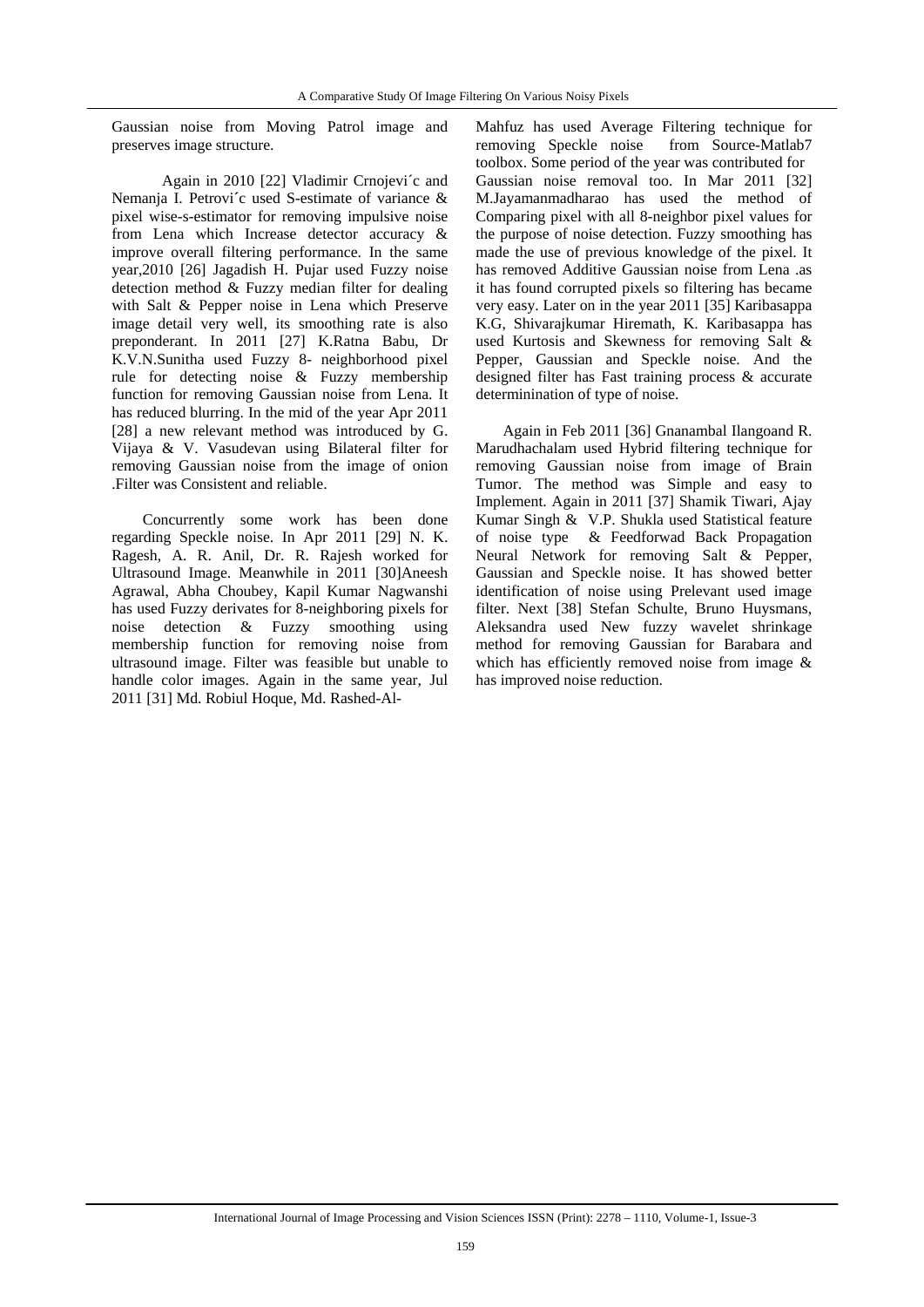### **Survey Table:**

| NO               | <b>TITLE</b>                                                                                                                                              | <b>YEAR</b> | <b>AUTHOR</b>                                                                   | <b>NOISE</b><br><b>DETECTION</b><br><b>MECHANISM</b>                                                                | <b>NOISE</b><br><b>REMO</b><br>VAL<br><b>MECH</b><br><b>ANISM</b>      | <b>NOISE</b><br><b>HANDLED</b> | <b>IMAG</b><br>ES<br><b>USED</b>                                                                                                 | <b>ISSUES</b><br><b>HANDLED</b>                                                                               | <b>ISSUE</b><br><b>S NOT</b><br><b>HAND</b><br><b>LED</b> |
|------------------|-----------------------------------------------------------------------------------------------------------------------------------------------------------|-------------|---------------------------------------------------------------------------------|---------------------------------------------------------------------------------------------------------------------|------------------------------------------------------------------------|--------------------------------|----------------------------------------------------------------------------------------------------------------------------------|---------------------------------------------------------------------------------------------------------------|-----------------------------------------------------------|
| $\mathbf{1}$     | Impulsive noise removal from<br><b>Measurement Data</b>                                                                                                   | 1993        | Farhad<br>Esfahani<br>Mark<br>Richardson                                        |                                                                                                                     | Median<br>Filter in<br>conjunct<br>ion with<br>Linear<br>Filter        | Impulsive noise                |                                                                                                                                  | Good error<br>Minimization                                                                                    | Compu<br>tation<br>time<br>(longer)<br>$\mathcal{L}$      |
| $\boldsymbol{2}$ | Image Processing - Enhancement,<br>Filtering and Edge Detection<br>Using the Fuzzy Logic Approach                                                         | 1993        | Ching-Yu<br>Tyan and<br>Paul P.<br>Wang                                         |                                                                                                                     | Fuzzy<br>Logic                                                         |                                |                                                                                                                                  | Improving the<br>images using<br>Fuzzy rule                                                                   |                                                           |
| 3                | Filter for Removal of Impulse<br>Noise by Using Fuzzy Logic                                                                                               | 2002        | Harish<br>Kundra,<br>Monika<br>Verma &<br>Aashima                               | Using 8-<br>neighborhood<br>pixel method                                                                            | Fuzzy<br>member<br>ship<br>function                                    | <b>Impulsive Noise</b>         | Taj<br>Mahal                                                                                                                     | preserve<br>intricate<br>features of the<br>image,<br>execution<br>time is 15 sec                             |                                                           |
| $\overline{4}$   | Neuro-fuzzy approach to<br>processing<br>inputs with missing values in<br>pattern recognition problems                                                    | 2002<br>Mar | Bogdan<br>Gabrys                                                                |                                                                                                                     |                                                                        |                                |                                                                                                                                  |                                                                                                               |                                                           |
| 5                | Noise Reduction by Fuzzy Image<br>Filtering                                                                                                               | 2003<br>Aug | Dimitri<br>Van De<br>Ville, Mike<br>Nachtegael,<br>Dietrich<br>Van der<br>Weken | Using 8-<br>neighborhood<br>pixel method                                                                            | Weighti<br>ng the<br>contribu<br>tion of<br>Neighbo<br>rhood<br>pixels | <b>Additive Noise</b>          | Camera<br>-man $&$<br>Boat                                                                                                       | Filter is very<br>feasible, fast,<br>simple $&$<br>enable fast<br>hardware<br>implementatio<br>$\mathbf n$    |                                                           |
| 6                | A simple generalized Neuro-fuzzy<br>operator for efficient removal of<br>impulse<br>noise from highly corrupted digital<br>images                         | 2004<br>Feb | M.<br>EminYükse<br>l, Alper<br>Ba stürk                                         | Using 8-<br>neighborhood<br>pixel method                                                                            | Neuro-<br>Fuzzy<br>Filter                                              | <b>Impulsive Noise</b>         | Baboon                                                                                                                           | Good Noise<br>removal ratio<br>,preserves<br>image detail<br>& texture.<br>flexible $&$<br>simple             |                                                           |
| $\tau$           | A Simple Neuro-Fuzzy Impulse<br>Detector for Efficient<br>Blur Reduction of Impulse Noise<br>Removal<br><b>Operators for Digital Images</b>               | 2004<br>Dec | M. Emin<br>Yüksel, and<br>Erkan<br>Besdok,                                      | NF Sub detector<br>with Decision<br>maker & its<br>training is done<br>by computer<br>generated<br>Artificial image |                                                                        | <b>Impulsive Noise</b>         | Baboon<br>, Boats,<br>camera<br>man-n<br>and<br>pentago<br>$\mathbf n$                                                           | Reduces<br>distortion<br>effect due to<br>noise removal<br>operator and<br>also reduces<br>blurring effect    |                                                           |
| 8                | Detail-Preserving Restoration of<br><b>Impulse Noise</b><br>Corrupted Images by a Switching<br>Median Filter<br>Guided by a Simple Neuro-Fuzzy<br>Network | 2004        | M. Emin Y<br>uksel &<br>Alper<br><b>Basturk</b>                                 | Recursive<br>Switching<br>Median filter<br>guided by Neuro-<br>Fuzzy network                                        | Neuro-<br>Fuzzy<br>network                                             | <b>Impulsive Noise</b>         | Baboon<br>, Blood<br>,Boats,<br><b>Bridge</b><br>Camer,<br>aman,<br>Gold<br>hill,<br>Lena<br>,Pentag<br>on,<br>Peppers<br>& Rice | Excellent<br>detailed &<br>texture<br>preservation<br>on<br>performance<br>& effective<br>removal of<br>noise |                                                           |
| 9                | The Research of Defect<br>Recognition for Radiographic<br>Weld Image Based on Fuzzy<br>Neural Network                                                     | 2004<br>Jun | <b>ZHANG</b><br>xiao-<br>guang", XU<br>jian-Jian',<br>LI yu'                    | <b>Fuzzy Neural</b><br>network model                                                                                | Fuzzy<br>Neural<br>network<br>model                                    |                                |                                                                                                                                  | Improves<br>accuracy of<br>recognition &<br>classification<br>capabilities                                    |                                                           |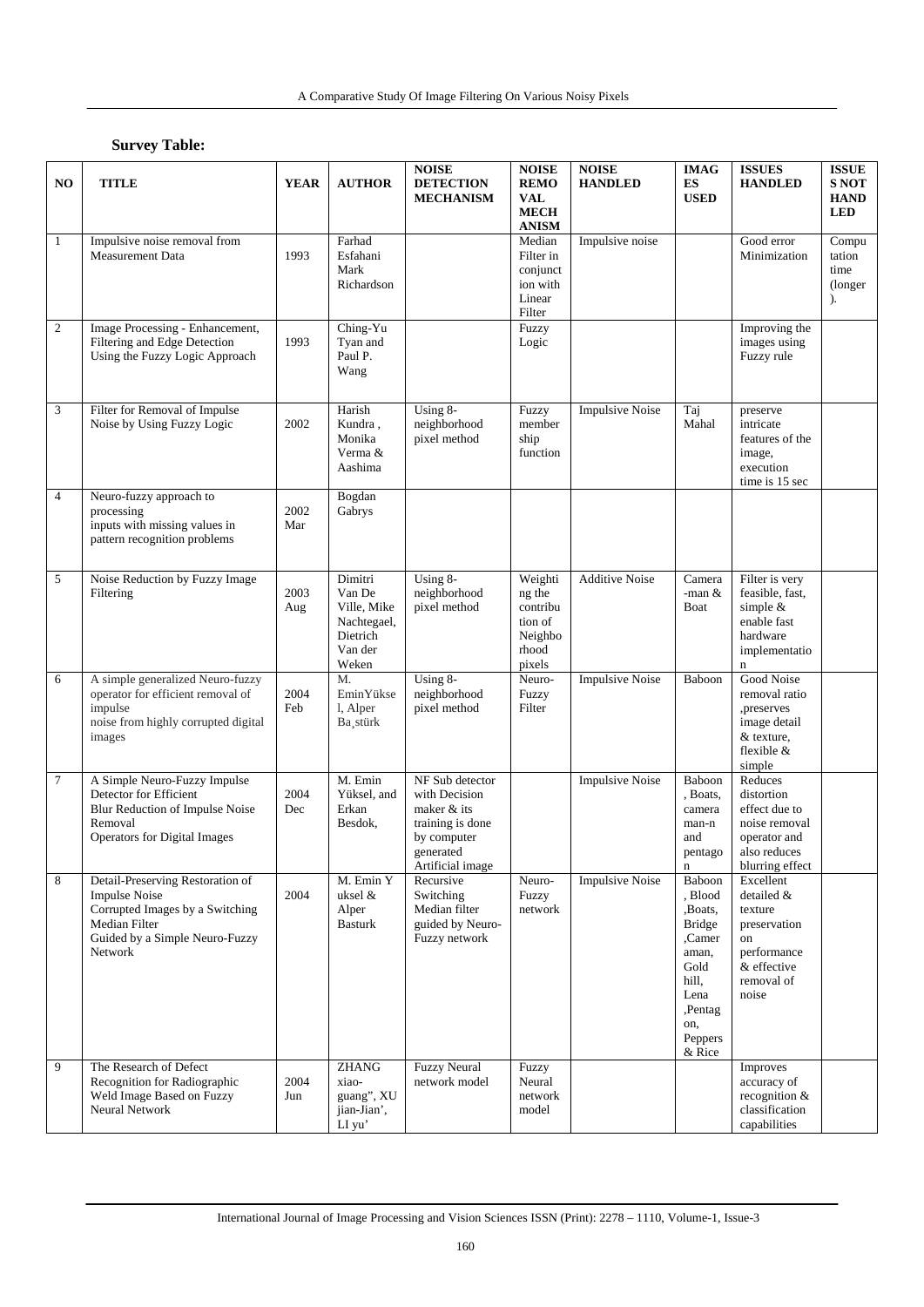|  | A Comparative Study Of Image Filtering On Various Noisy Pixels |
|--|----------------------------------------------------------------|
|--|----------------------------------------------------------------|

| 10 | A combined<br>Neuro-Fuzzy<br>approach for<br>classifying<br>image pixels in<br>Medical<br>Applications                                       | 2005        | Rami J.<br>Oweis<br>Muna J.<br>Sunna'<br>T                                                                             | Fuzzy sets are<br>built on basis<br>of the types of<br>pixel ex-<br>contour,<br>regular and<br>texture                                                  |                                                                                        |                      | Hand &<br><b>Brain</b>                                                                      | <b>High Quality of</b><br>classification for<br>images of simple<br>component                                                                                     |                                                                                                 |
|----|----------------------------------------------------------------------------------------------------------------------------------------------|-------------|------------------------------------------------------------------------------------------------------------------------|---------------------------------------------------------------------------------------------------------------------------------------------------------|----------------------------------------------------------------------------------------|----------------------|---------------------------------------------------------------------------------------------|-------------------------------------------------------------------------------------------------------------------------------------------------------------------|-------------------------------------------------------------------------------------------------|
| 11 | <b>Impulsive Noise</b><br><b>Removal Using</b><br>Threshold<br>Boolean<br><b>Filtering Based</b><br>on the Impulse<br>Detecting<br>Functions | 2005<br>Jan | Igor<br>Aizenberg,<br>Constantine<br>Butakoff, and<br><b>Dmitry Paliy</b>                                              | <b>Binary</b> slices<br>of an image<br>obtained by<br>the threshold<br>decomposition<br>are processed<br>by impulse<br>detecting<br>Boolean<br>function |                                                                                        | Impulsive<br>Noise   |                                                                                             | Detect & replace<br>impulse at same time<br>& shows good &<br>convincing results                                                                                  |                                                                                                 |
| 12 | Genetic-Based<br>Fuzzy Image<br>Filter and Its<br>Application<br>to Image<br>Processing                                                      | 2005<br>Aug | Chang-Shing<br>Lee, Shu-Mei<br>Guo, and<br>Chin-Yuan<br>Hsu                                                            | Image<br>Knowledge<br>Base                                                                                                                              | Parallel Fuzzy<br>Inference,<br>Fuzzy mean<br>process &<br>Fuzzy decision<br>process   | Impulsive<br>Noise   | Lena, Albert,<br>Baboon,<br>Cameraman<br>.Sailboat<br>Bridge,<br>Boats, House<br>, Pentagon | High quality of<br>global restoration                                                                                                                             | Mix<br>impulsive<br>noise<br>model, and<br>GFIF for<br>color<br>image                           |
| 13 | A Fuzzy<br><b>Impulse Noise</b><br>Detection<br>and Reduction<br>Method                                                                      | 2006<br>May | Stefan<br>Schulte, Mike<br>Nachtegae,<br>Val'erie De<br>Witte.<br>Dietrich Van<br>der Weken<br>and Etienne<br>E. Kerre | Noise<br>detection<br>method based<br>on fuzzy<br>gradient values<br>which<br>construct<br>fuzzy set<br>impulse noise                                   | Membership<br>function(which<br>is fuzzy<br>averaging of<br>fuzzy pixel)               | Impulsive<br>Noise   | Lena                                                                                        | Very fast and<br>effective for<br>reducing little as<br>well as high noise,<br>noise free pixel<br>remain unchanged,<br>easy, feasible and<br>low execution time. |                                                                                                 |
| 14 | Salt & Pepper<br><b>Impulse Noise</b><br>Removal using<br>Adaptive<br>Switching<br>Median Filter                                             | 2006        | Krishnan<br>Nallaperumal,<br>Justin<br>Varghese,<br>Justin<br>Varghese, &<br>K.Arulmozhi                               | Variable size<br>detection<br>window forms<br>flag image                                                                                                | Pixels are<br>modified,<br>identified and<br>corrected<br>using detected<br>flag image | Impulsive<br>Noise   | Lena, Boats,<br>Pessers<br>&Cameraman                                                       | Retain the fidelity of<br>the image ,free from<br>patchy effects                                                                                                  |                                                                                                 |
| 15 | A Novel Fuzzy<br>Technique for<br><b>Image Noise</b><br>Reduction                                                                            | 2006<br>Aug | Hamed<br>Vahdat<br>Nejad,<br>Hameed Reza<br>Pourreza, and<br>Hasan<br>Ebrahimi                                         | Fuzzy rule<br>base system<br>associate a<br>degree to each<br>pixel                                                                                     | Weighting<br>Contribution<br>of neighboring<br>pixel                                   | Additive<br>Gaussian | Cameraman<br>& Lena                                                                         | feasibility                                                                                                                                                       |                                                                                                 |
| 16 | An Adaptive<br>Neuro-fuzzy<br>Approach for<br>the Diagnosis in<br>Wireless<br>Capsule<br>Endoscopy<br>Imaging                                | 2007        | V.S.<br>Kodogiannis,<br>M.<br>Boulougoura                                                                              | Neuro-Fuzzy<br>extracts new<br>texture feature<br>from texture<br>spectra                                                                               |                                                                                        |                      | Endoscopic<br>image                                                                         | feasibility                                                                                                                                                       |                                                                                                 |
| 17 | Image<br>Denoising<br><b>Using Adaptive</b><br>Neuro-Fuzzy<br>System                                                                         | 2007<br>Feb | Nguyen Minh<br>Thanh and<br>Mu-Song<br>Chen                                                                            | Combination<br>of multilayer<br>Neuro-fuzzy<br>structure<br>which is<br>combination of<br>Madami & TS<br>model                                          |                                                                                        | Impulsive<br>Noise   | Lena                                                                                        | Preserves<br>interpretability<br>property of Madami<br>model & robust local<br>stability criteria of<br>TS model<br>feasibility/robustness                        | <b>GFIF</b> for<br>color<br>image $&$<br>uniform<br>distribution<br>impulsive<br>noise<br>model |
| 18 | <b>Impulse Noise</b><br>Removal From<br>Digital Images<br>by a<br>Detail-<br>Preserving<br>Filter Based on<br>Type-2 Fuzzy<br>Logic          | 2008<br>Aug | M. T'ulin<br>Yıldırım,<br>Alper Basturk<br>and M. Emin<br>Y uksel                                                      | Type-2 Neuro-<br>fuzzy<br>operator(where<br>membership<br>function are<br>also fuzzy) and<br>then<br>postprocessor                                      | Neuro-Fuzzy<br>filter having<br>Type-2 Neuro-<br>fuzzy filter &<br>Defuzzifier         | Impulsive<br>Noise   | Baboon,<br>Boats, Bridge<br>& Pentagon.                                                     | Preserves thin line<br>edges & texture &<br>other useful<br>information in<br>images                                                                              |                                                                                                 |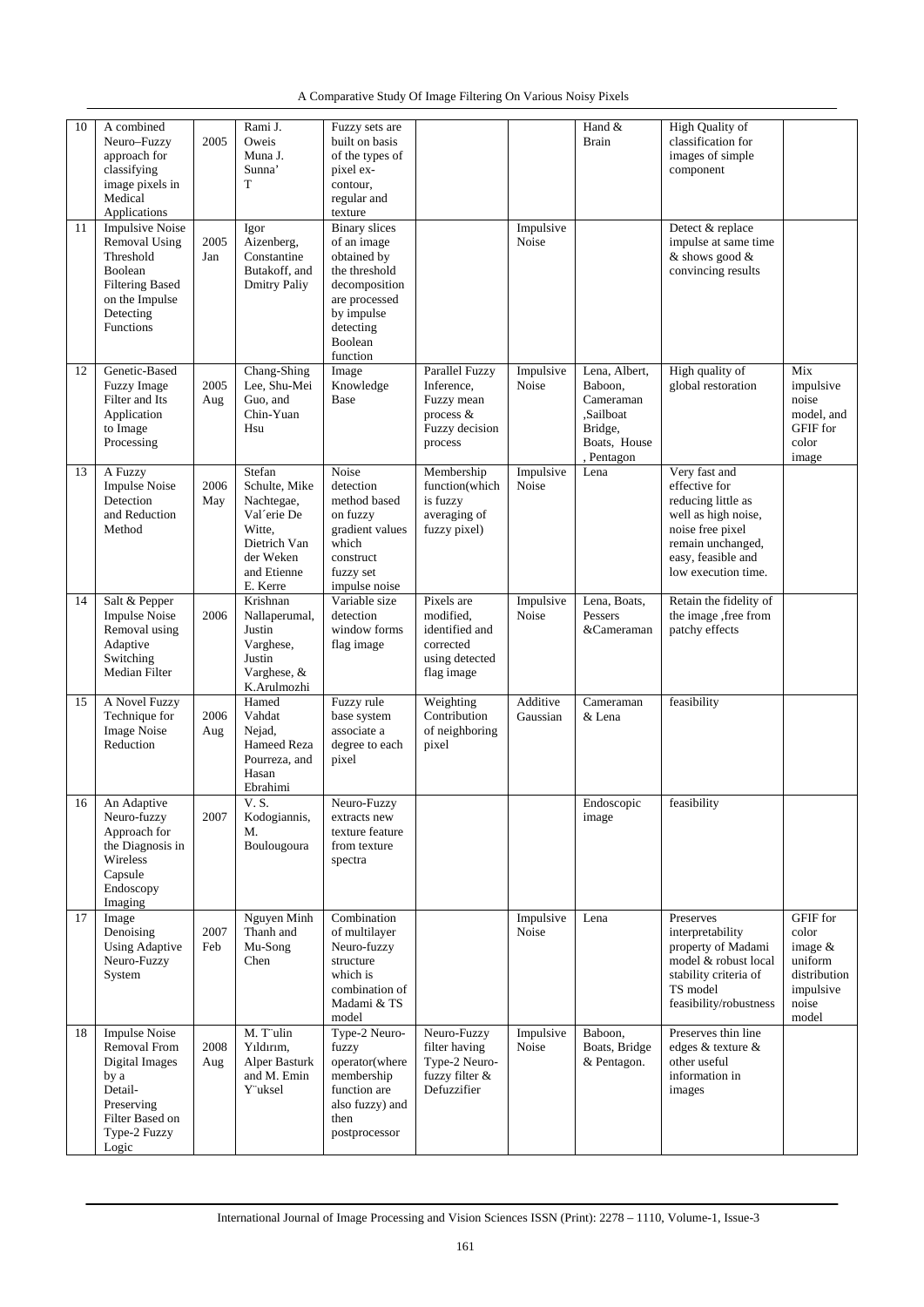| 19 | Design of                            |            | J. Najeer                       | Neuro-Fuzzy              |                                                       | Salt &                | Lena                | Excellent                   |  |
|----|--------------------------------------|------------|---------------------------------|--------------------------|-------------------------------------------------------|-----------------------|---------------------|-----------------------------|--|
|    | Hybrid Filter<br>for Denoising       | 2009       | Ahamed & V.<br>Rajamani         | filter<br>combined       |                                                       | Pepper<br>and         |                     | line, edge<br>detail &      |  |
|    | Images Using                         |            |                                 | with Spatial             |                                                       | Gaussian              |                     | texture                     |  |
|    | Fuzzy                                |            |                                 | domain                   |                                                       | Noise                 |                     | preservation                |  |
|    | Network and                          |            |                                 | filtering                |                                                       |                       |                     |                             |  |
|    | <b>Edge Detecting</b>                |            |                                 |                          |                                                       |                       |                     |                             |  |
| 20 | Removal of<br>Speckle Noise          | 2009       | K. Than gavel,<br>R. Manavalan, | Statistical<br>Method    |                                                       | Speckle<br>Noise      | Ultrasound<br>image | Performance<br>is better    |  |
|    | from Ultrasound                      | Jun        | I. Laurence                     |                          |                                                       |                       |                     |                             |  |
|    | Medical Image                        |            | Aroquiaraj                      |                          |                                                       |                       |                     |                             |  |
|    | based on                             |            |                                 |                          |                                                       |                       |                     |                             |  |
|    | Special                              |            |                                 |                          |                                                       |                       |                     |                             |  |
|    | Filters:<br>Comparative              |            |                                 |                          |                                                       |                       |                     |                             |  |
|    | Study                                |            |                                 |                          |                                                       |                       |                     |                             |  |
| 21 | Adaptive                             |            | Mahmoud                         | Uses current,            | Weighted average pixel                                | Gaussian              | Moving              | Preserves                   |  |
|    | Weighted                             | 2010       | Saeidi, Ali                     | next and                 | intensity & noise                                     | noise                 | patrol              | image                       |  |
|    | <b>Averaging Filter</b><br>Using the |            | Nazemipour                      | Previous<br>noisy frames | variance in image<br>sequence(Spatiotemporal          |                       |                     | structure                   |  |
|    | Appropriate                          |            |                                 |                          | filter)                                               |                       |                     |                             |  |
|    | Number of                            |            |                                 |                          |                                                       |                       |                     |                             |  |
|    | Consecutive                          |            |                                 |                          |                                                       |                       |                     |                             |  |
| 22 | Frames<br><b>Impulse Noise</b>       |            | Vladimir                        |                          | S-estimate of variance &                              | Impulsive             | Lena                | Increase                    |  |
|    | <b>Filtering Using</b>               | 2010       | Crnojevi'c and                  |                          | pixel wise-s-estimator                                | Noise                 |                     | detector                    |  |
|    | Robust Pixel-                        |            | Nemanja I.                      |                          |                                                       |                       |                     | accuracy,                   |  |
|    | Wise                                 |            | Petrovi'c                       |                          |                                                       |                       |                     | improve                     |  |
|    | S-Estimate of<br>Variance            |            |                                 |                          |                                                       |                       |                     | overall<br>filtering        |  |
|    |                                      |            |                                 |                          |                                                       |                       |                     | performance                 |  |
| 23 | A Comparative                        |            | Mr. Salem                       |                          | Using standard filter                                 | Salt &                | Saturn              | Reduces                     |  |
|    | Study of                             | 2010       | Selah Alamri,                   |                          | such as standard Median                               | pepper                | Image               | Blurring                    |  |
|    | <b>Removal Noise</b><br>from Remote  | Jan        | Dr. N.V.<br>Kalyankarand        |                          | , Adaptive median                                     | noise and<br>Gaussian |                     | effect                      |  |
|    | Sensing Image                        |            | Dr. Khamitkar                   |                          |                                                       | Noise                 |                     |                             |  |
|    |                                      |            | S.D                             |                          |                                                       |                       |                     |                             |  |
| 24 | Noise<br>Reduction by                | 2010       | Mahesh t r,<br>Prabhajan s,     | Using 8-<br>Neighborhood | <b>Weighting Contribution</b><br>of neighboring pixel |                       |                     | Feasibility<br>and obtained |  |
|    | using Fuzzy                          | May        | M Vijaybabu                     | pixel method             |                                                       |                       |                     | image is                    |  |
|    | image filtering                      |            |                                 |                          |                                                       |                       |                     | better                      |  |
|    |                                      |            |                                 |                          |                                                       |                       |                     |                             |  |
| 25 | Performance                          |            | Suresh                          |                          | Apply Weiner and                                      | Salt &                | Flowertitlee        |                             |  |
|    | Comparison of                        | 2010       | Kumar,                          |                          | median filter for Salt &                              | Pepper,               |                     |                             |  |
|    | Median and                           | <b>Nov</b> | Papendra                        |                          | Pepper, Gaussian and                                  | Gaussian              |                     |                             |  |
|    | Wiener Filter in<br>Image De-        |            | Kumar, Manoj<br>Gupta, Ashok    |                          | Speckle noise                                         | and<br>Speckle        |                     |                             |  |
|    | noising                              |            | Kumar                           |                          |                                                       | noise                 |                     |                             |  |
|    |                                      |            | Nagwat                          |                          |                                                       |                       |                     |                             |  |
| 26 | <b>Robust Fuzzy</b><br>Median Filter | 2010       | Jagadish H.<br>Pujar            | Fuzzy noise<br>detection | Fuzzy median filter                                   | Salt &<br>Pepper      | Lena                | Preserve<br>image detail    |  |
|    | for Impulse                          |            |                                 | method                   |                                                       | noise                 |                     | very well, its              |  |
|    | Noise                                |            |                                 |                          |                                                       |                       |                     | smoothing                   |  |
|    | Reduction of                         |            |                                 |                          |                                                       |                       |                     | rate is also                |  |
|    | Gray Scale                           |            |                                 |                          |                                                       |                       |                     | preponderant.               |  |
| 27 | Images<br>A New Fuzzy                |            | K.Ratna Babu,                   | Fuzzy 8-                 | Removing noise using                                  | Gaussian              | Lena                | Reduces                     |  |
|    | Gaussian Noise                       | 2011       | Dr                              | neighborhood             | Fuzzy membership                                      | Noise                 |                     | blurring                    |  |
|    | Removal                              |            | K.V.N.Sunitha                   | pixel rule               | function                                              |                       |                     |                             |  |
|    | Method for<br>Gray-Scale             |            |                                 |                          |                                                       |                       |                     |                             |  |
|    | Images                               |            |                                 |                          |                                                       |                       |                     |                             |  |
| 28 | Image                                |            | G. Vijaya &                     |                          | <b>Bilateral</b> filter                               | Gaussian              | Onion               | Consistent                  |  |
|    | Denoising based                      | 2011       | V. Vasudevan                    |                          |                                                       | Noise                 |                     | and reliable                |  |
|    | on Soft<br>Computing                 | Apr        |                                 |                          |                                                       |                       |                     |                             |  |
|    | Techniques                           |            |                                 |                          |                                                       |                       |                     |                             |  |
|    |                                      |            |                                 |                          |                                                       |                       |                     |                             |  |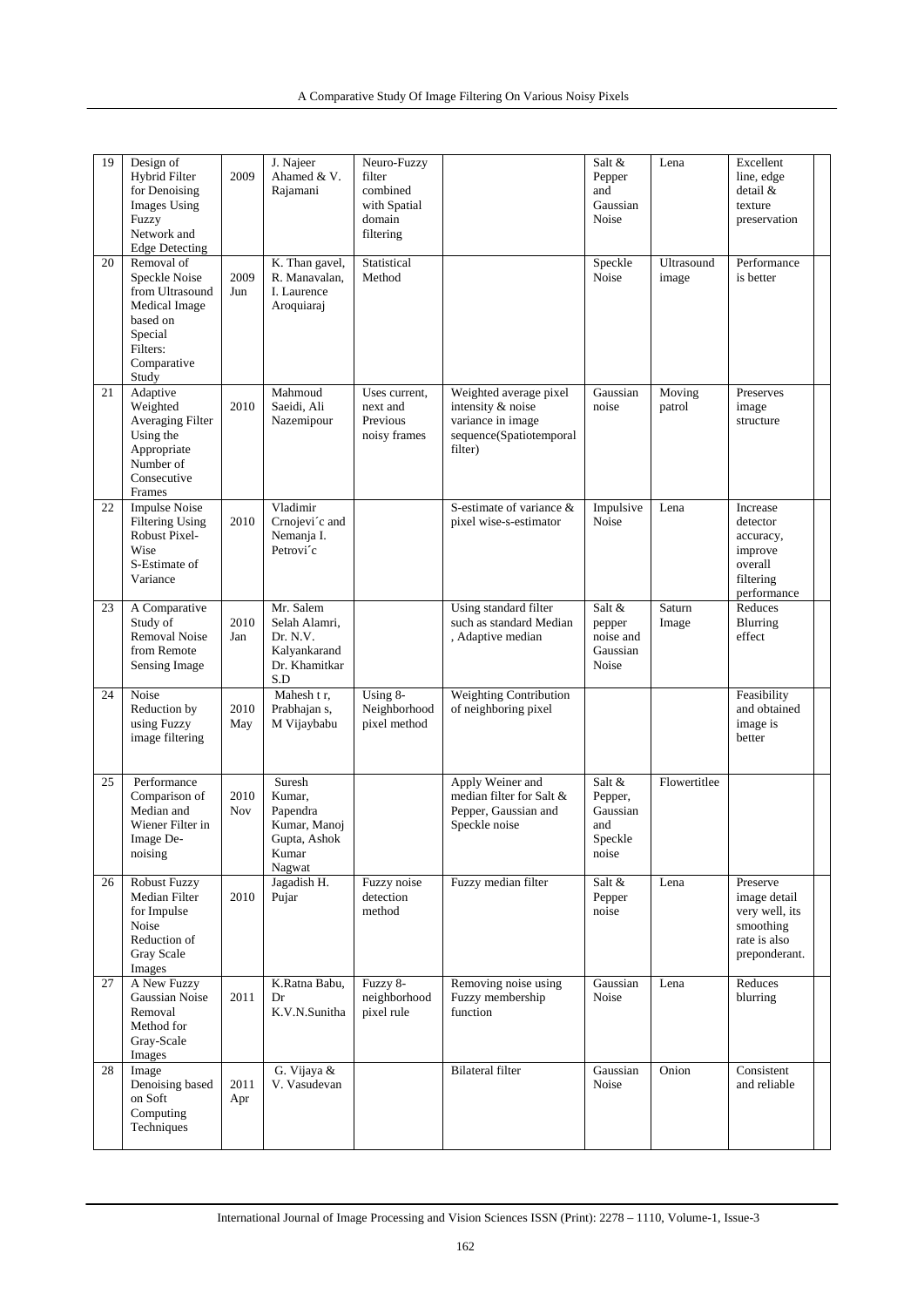| 29 | Digital Image<br>Denoising in<br>Medical<br>Ultrasound<br>Images: A Survey                                                                 | 2011<br>Apr  | N. K. Ragesh, A. R.<br>Anil, Dr. R. Rajesh                       |                                                                                                   |                                                                                   | Speckle<br>Noise                                         | Ultrasound<br>Image           |                                                                            |                                              |
|----|--------------------------------------------------------------------------------------------------------------------------------------------|--------------|------------------------------------------------------------------|---------------------------------------------------------------------------------------------------|-----------------------------------------------------------------------------------|----------------------------------------------------------|-------------------------------|----------------------------------------------------------------------------|----------------------------------------------|
| 30 | Development of<br>adaptive fuzzy<br>based Image<br>Filtering<br>techniques for<br>efficient<br>Noise Reduction in<br><b>Medical Images</b> | 2011         | Aneesh Agrawal,<br>Abha Choubey,<br>Kapil Kumar<br>Nagwanshi     | Fuzzy<br>derivates<br>for $8-$<br>neighboring<br>pixels                                           | Fuzzy<br>smoothing<br>using<br>membership<br>function                             | Speckle<br>Noise                                         | Ultrasound<br>image           | Feasible                                                                   | For color<br>image                           |
| 31 | A New Approach<br>in Spatial Filtering<br>to Reduce<br>Speckle Noise                                                                       | 2011<br>July | Md. Robiul Hoque,<br>Md. Rashed-Al-<br>Mahfuz                    |                                                                                                   | Average<br>Filtering<br>technique                                                 | Speckle<br>Noise                                         | Source-<br>Matlab7<br>toolbox |                                                                            |                                              |
| 32 | Filtering Noise on<br>two dimensional<br>image<br>Using<br><b>Fuzzy Logic</b><br>Technique                                                 | 2011<br>Mar  | Anita Pati, V. K.<br>Singh, K. C. Mishra                         | Impulse<br>detection                                                                              | Spatial<br>filtering<br>Double<br>derivative<br>method &<br>Fuzzy logic<br>method |                                                          |                               | <b>Better</b><br>filtering<br>potentially &<br>computational<br>complexity |                                              |
| 33 | Implementation of<br>Object<br>Oriented approach<br>for noise<br>Reduction using<br><b>Fuzzy Logic</b>                                     | 2011<br>Mar  | M.Jayamanmadharao                                                | Comparing<br>pixel with<br>all 8-<br>neighbor<br>pixel values                                     | Fuzzy<br>smoothing<br>using<br>previous<br>knowledge<br>of the pixel              | Additive<br>Gaussian<br>noise                            | Lena                          | It finds<br>corrupted<br>pixels so<br>filtering<br>becomes easy            |                                              |
| 34 | Analyzing Image<br>Filtrations by<br><b>Enhanced Fuzzy</b><br>Logic<br>with Multi Quality<br>Inputs                                        | 2011<br>May  | Ramesh Tiwari &<br>Renu Dhir                                     | Fuzzy<br>derivative<br>for<br>neighboring<br>pixel ex-<br>$3*3,9*9$                               | Fuzzy<br>Smoothing                                                                | Salt &<br>pepper                                         | cameraman                     |                                                                            |                                              |
| 35 | <b>Neural Network</b><br><b>Based Noise</b><br>Identification in<br>Digital<br>Images                                                      | 2011         | Karibasappa K.G,<br>Shivarajkumar<br>Hiremath, K.<br>Karibasappa | Using<br>Kurtosis<br>and<br><b>Skewness</b>                                                       |                                                                                   | Salt &<br>Pepper,<br>Gaussian<br>and<br>Speckle<br>noise | Flower                        | Fast training<br>process,<br>accurate<br>determine<br>type of noise        |                                              |
| 36 | New Hybrid<br>filtering techniques<br>for removal of<br>Gaussian Noise<br>from Medical<br>Images                                           | 2011<br>Feb  | Gnanambal<br>Langland R.<br>Marudhachalam                        |                                                                                                   | Hybrid<br>filtering<br>technique                                                  | Gaussian                                                 | <b>Brain</b><br>Tumor         | Simple and<br>easy to<br>Implement                                         |                                              |
| 37 | Statistical<br>Moments based<br>Noise<br>Classification<br>using Feed<br>Forward Back<br>Propagation Neural<br>Network                     | 2011         | Shamik Tiwari, Ajay<br>Kumar Singh &<br>V.P. Shukla              | Statistical<br>feature of<br>noise type<br>Feedforwad<br>Back<br>Propagation<br>Neural<br>Network | Prelevant<br>used image<br>filter                                                 | Salt &<br>Pepper,<br>Gaussian<br>and<br>Speckle<br>noise |                               | Shows better<br>identification<br>of noise                                 |                                              |
| 38 | A New Fuzzy-<br>based Wavelet<br>Shrinkage Image<br>Denoising<br>Technique                                                                 |              | Stefan Schulte,<br>Bruno Huysmans,<br>Aleksandra                 |                                                                                                   | New fuzzy<br>wavelet<br>shrinkage<br>method                                       | Gaussian<br>Noise                                        | Barbara                       | Efficiently<br>remove noise<br>from image                                  | Improve<br>noise<br>reduction<br>performance |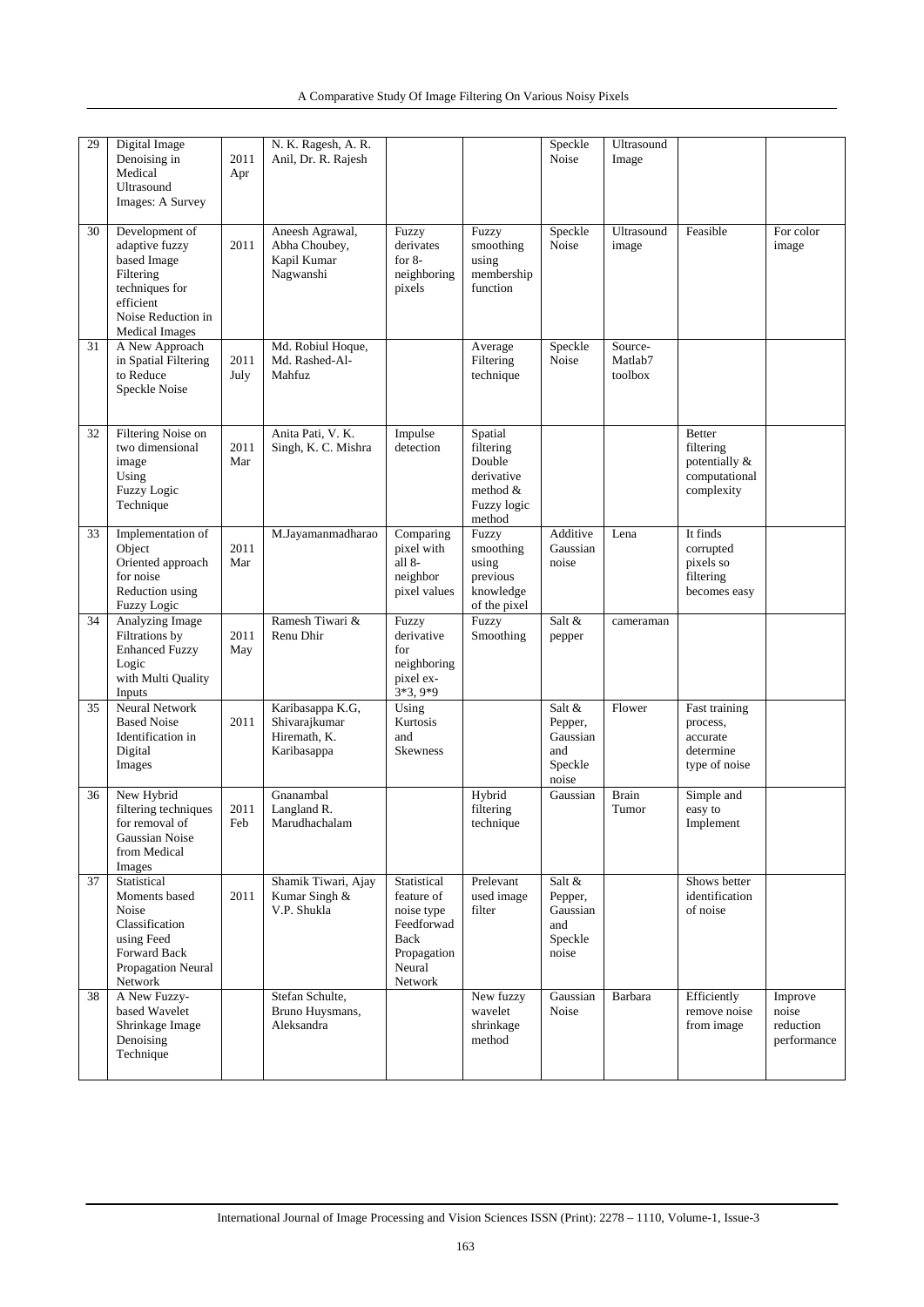#### **CONCLUSION**

This paper provides a detailed history/survey of image filtering for removing Salt & pepper, Gaussian and Speckle noise from the standard images. It gives us the track of how the issues were faced while designing a filter and when, how and by whom it was resolved. We are planning to handle three different noises in the same image. And the execution time should be taken care of which was not handled in [19] by J. Najeer Ahamed & V. Raja man

#### **REFERENCES**

- [1] Farhan Esfahani Mark Richardson, "Impulsive Noise Removal from Measurement Data", published in IEEE Transactions 1993, pp. 608-611
- [2]Ching-Yu Tyan and Paul P. Wang*,* "Image Processing Enhancement, Filtering and Edge Detection Using the Fuzzy Logic Approach", published in IEEE Transactions, pp. 600- 605
- [3] E. Harish Kundra, Er. Monika Verma, Er. Aashima, "Filter for Removal of Impulse Noise by Using Fuzzy Logic", published in International Journal of Image Processing (IJIP) Volume (3),
- [4] Bogdan Gabrys, "Neuro-fuzzy approach To processing inputs with missing values in pattern recognition problems", published in International Journal of Approximate Reasoning 30 (2002), pp.149–179
- [5] Dimitri Van De ville, Mike Nachtegael, Dietrich Van der Weken, Etienne E. Kerre, Wilfried Philips, and Ignace Lemahieu, "Noise Reduction by Fuzzy Image Filtering", published in IEEE Transactions on Fuzzy systems, vol. 11, No. 4, August 2003, pp. 429-436
- [6] M. EminYüksel, Alper Ba¸stürk "A Simple generalized Neuro-fuzzy operator for efficient removal of impulse noise from highly corrupted digital images", published in Digital Signal and Image Processing Laboratory, Department of Electronics Engineering Erciyes University, Kayser2005, pp. 1-7
- [7] M. Emin Yuksel, and Erkan Besdok, "A Simple Neuro Impulse Detector for Efficient Blur of Impulse Noise removal Operators for Digital images", published in IEEE Transactions on Fuzzy systems, vol. 12, No. 6, December 2004, pp. 854-865
- [8] M. Emin Y¨ uksel, Alper Ba¸stürk, Erkan Bes¸dok "Detail-Preserving Restoration of Impulse Noise Corrupted Images by a Switching Median Filter Guided by a Simple Neuro-Fuzzy Network", published in EURASIP Journal on Applied Signal Processing 2004, pp.2451-2561
- [9] ZHANG xiao-guang", XU jian-Jan', LI yu', "The Research of Defect Recognition for Radiographic Weld Image Based on Fuzzy Neural Network", published in Proceedings of the 5th World Congress on Intelligent Control and Automation, June 2004, 15-19
- [10] Rami J. Oweis, Muna J.Sunna, "Combined Neuro–Fuzzy Approach for Classifying Image Pixels in Medical Applications", published in Journal of ELECTRICAL ENGINEERING, VOL. 56, NO. 5-6, 2005, pp.146–150
- [11] Igor Aizenberg*,* Constantine Butakoff, and Dmitry Paliy, "Impulsive Noise Removal Using Threshold Boolean Filtering Based on the Impulse Detecting Functions", published in IEEE SIGNAL PROCESSING LETTERS, VOL. 12, NO. 1, JANUARY 2005, pp. 63-66.
- [12] Chang-Shing Lee, Shu-Mei Guo, and Chin-Yuan Hsu, "Genetic-Based Fuzzy Image Filter and Its Application to Image Processing", published in IEEE TRANSACTIONS ON SYSTEMS, MAN, AND CYBERNETICS—PART B: CYBERNETICS, VOL. 35, NO. 4, August 2005, pp. 694-711
- [13] Stefan Schulte, Mike Nachtegael, Valerie De Witte, Dietrich Van der Weken and Etienne E. Kerre, "A Fuzzy Impulse Noise detection and Reduction Method" published in IEEE Transactions on Fuzzy systems, vol. 15, No. 5, May 2006, and pp.1153-1162
- [14] Krishnan Nallaperumal, Justin Varghese, S.Saudia "Salt & Pepper Impulse Noise Removal using Adaptive Switching Median Filter", published in IEEE 2006.
- [15] Hamed Vahdat Nejad, Hameed Reza Pourreza, and Hasan Ebrahimi, "A Novel Fuzzy Technique for Image Noise Reduction", published in Proceedings of World Academy of Science, Engineering and Technology, VOLUME 14 AUGUST 2006 ISSN 1307-6884, pp. 390-395
- [16] V. S. Kodogiannis, M. Boulougoura, "An Adaptive Neuro-Fuzzy Approach for the Diagnosis in Wireless Capsule Endoscopy Imaging", published in An Adaptive Neuro-Fuzzy Approach for the Diagnosis in Wireless Capsule Endoscopy Imaging, pp. 46-56
- [17] Nguyen Minh Thanh and Mu-Song Chen, "Image Denoising Using Adaptive Neuro-Fuzz System", published in IAENG International Journal of Applied Mathematics.
- [18] M.Tulin Yildirim, Alper Basturk, and Emin Yuksel, "Impulse Noise Removal from Digital Images by a Detail preserving Filter based on Type-2 Fuzzy Logic", published in IEEE Transactions on Fuzzy systems, vol. 16, No. 4, August 2008, pp. 920-928
- [19] J. Najeer Ahamed, V. Rajamani , "Design of Hybrid Filter for Denoising Images Using Fuzzy Network and Edge Detecting", published in American Journal of Scientific Research ISSN 1450-223X Issue 3(2009), pp.5-14
- [20] K. Than gavel, R. Manavalan, I. Laurence Aroquiaraj, "Removal of Speckle Noise from Ultrasound medical image based on special filters: comparative study", published<br>in ICGST GVIP Journal JSSN 1687-398X Volume (9)  $\overrightarrow{GVP}$  Journal, ISSN 1687-398X, Volume (9), Issue (III), June 2009, pp. 25-32.
- [21] Mahmoud Saeidi, Ali Nazemipour ,"Adaptive Weighted Averaging Filter Using the Appropriate Number of Consecutive Frames", published in World Academy of Science, Engineering and Technology 70 2010, pp.320-324
- [22] Vladimir Crnojevi´c and Nemanja I. Petrovi´c, "Impulse Noise Filtering Using Robust Pixel-Wise S-Estimate of Variance", published in Hindawi Publishing Corporation EURASI Journal on Advances in Signal Processing Volume 2010, Article ID 830702, 10 pages
- [23] Mr. Salem Saleh Al-amri, Dr. N.V. Kalyankar and Dr. Khamitkar, "A comparative Study of Removal of Noise from Remote Sensing Image", published in International Journal of Computer Science Issues, Vol.7, Issues 1, No 1, Jan 2010, pp. 32- 36
- [24] Mahesh TR, Prabhajan S, M Vijaybabu, "Noise Reduction by Using Fuzzy Image", Published in Journal Of Theoretical & Applied Information Technology, Islamabad, Pakistan, 31 May 2010, vol.15, No. 2, pp. 115-120
- [25] Suresh Kumar Papendra Kumar, Manoj Kumar, Ashok Kumar Nagwat, "Performance Comparison of Median and Wiener Filter" published in International Journal of Computer Applications, Vol.12, No 4, November 2010, pp. 27-31
- [26] Jagadish H. Pujar, "Robust Fuzzy Median Filter for Impulse Noise Reduction of Gray Scale Images", published in World Academy of Science, Engineering and Technology 64 2010

International Journal of Image Processing and Vision Sciences ISSN (Print): 2278 – 1110, Volume-1, Issue-3